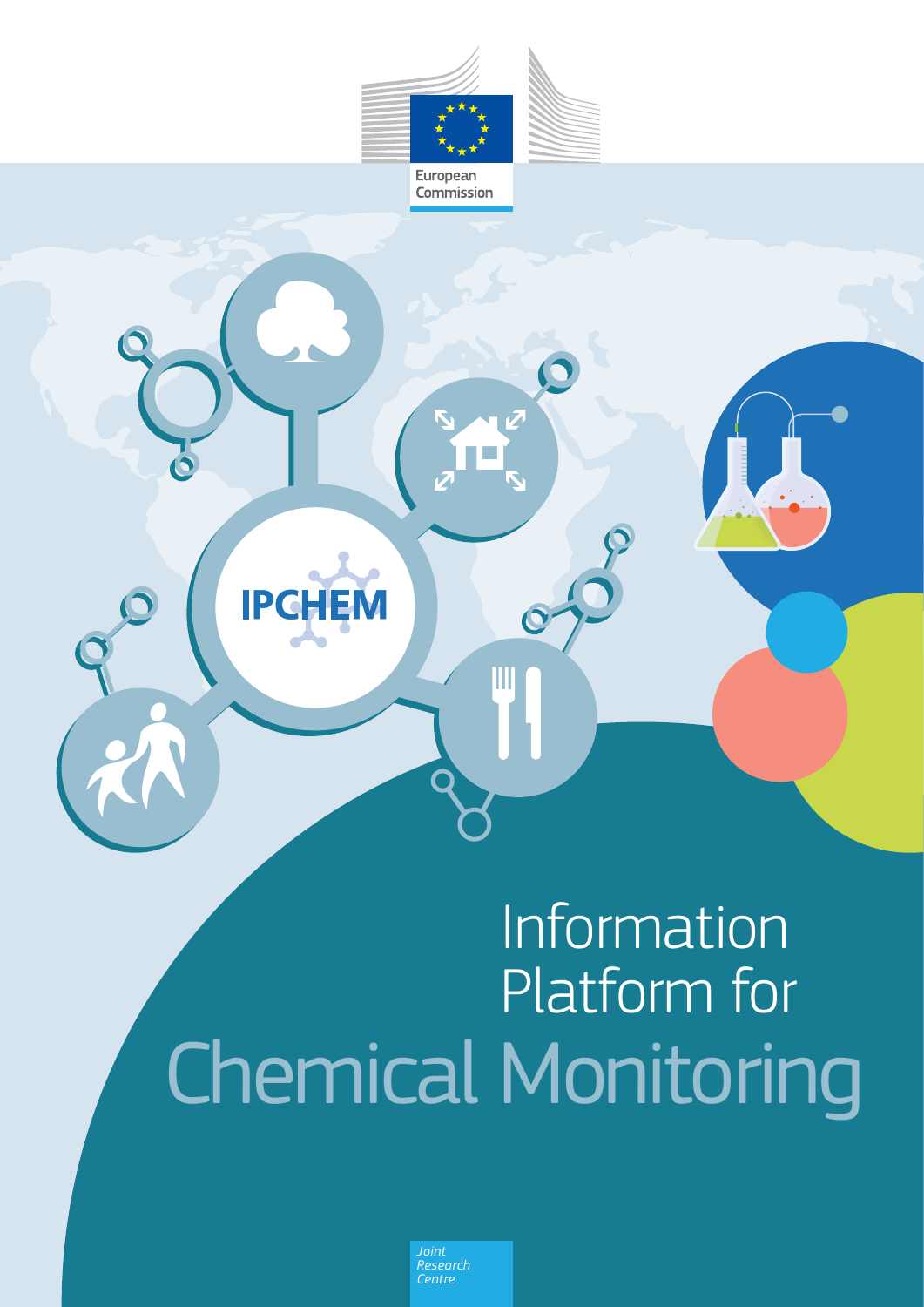# What is chemical monitoring?

Chemical monitoring is the continued or periodic process of determining whether a chemical is present and at which concentration, for example in the environment, in food, in buildings, in products or in our bodies.

## What is IPCHEM?

The **Information Platform for Chemical Monitoring (IPCHEM)**  is the access point for searching chemical monitoring data collections. It is hosted by the European

Commission's Joint Research Centre.



## IPCHEM in 10 facts:

- Unique source for exploring **chemical occurrence data**  for the environment, human biomonitoring, food and feed, consumer products and indoor air
- **Harmonised** and quality-checked data
- Publicly accessible **metadata** (summaries) describing the data collections
- Contact points for **direct interaction** with data providers
- Data collections with **time series** starting in the 1960s
- 68% of datasets in IPCHEM are **publicly available**
- Data collections covering all **EU countries and beyond**
- Data for **regulatory exposure and risk assessments**
- Supporting the evaluation of the **impact of chemical or environmental policy measures**
- **Collaborative community** of data providers and data users.

## Policy objectives

IPCHEM's comprehensive chemical exposure knowledge base supports environmental and chemicals policy making. It also helps evaluate the effectiveness of the EU regulatory framework on chemicals.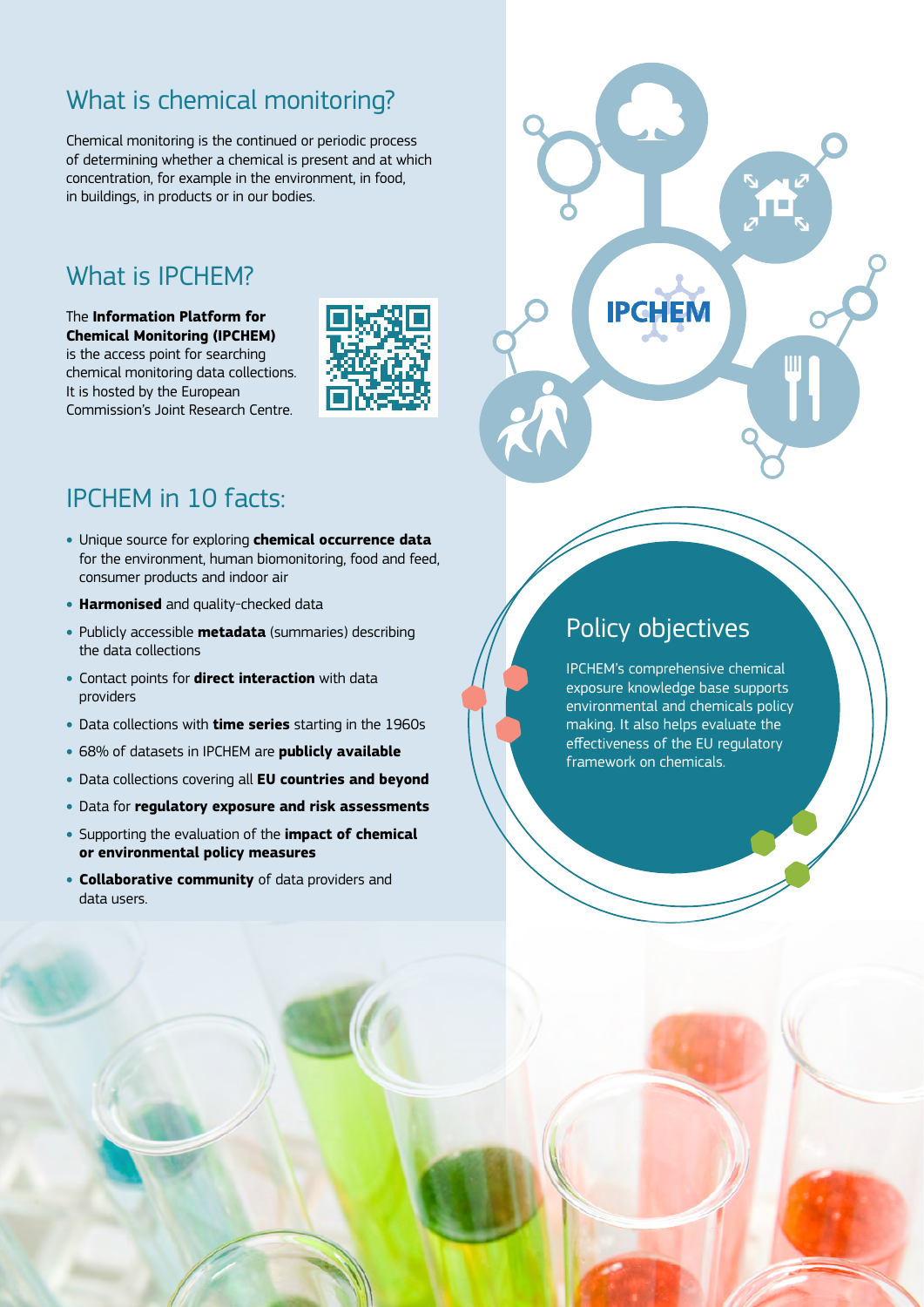# The four IPCHEM modules

Data in IPCHEM is structured within four thematic modules: human biomonitoring, environmental monitoring, food and feed, and product and indoor air.



#### The human biomonitoring module

Coordinated by the European Environment Agency (EEA), this module provides human biomonitoring (HBM) data based on the measurement of chemicals in, for example, human blood, hair or urine. IPCHEM incorporates more than 120 HBM data collections throughout Europe.



#### The food and feed module

This module, coordinated by the the European Food Safety Authority (EFSA), includes monitoring data for occurences of chemical residues in food and feed since 2011. It comprises over 200 million chemical monitoring records.

# **IPCHEM**



#### The environmental module

EEA also coordinates this module, comprising 18 data collections and 255 million concentration measurements, for chemicals in water, air, soil and biota.



#### The product and indoor air module

Coordinated by the European Commission's Joint Research Centre (JRC), this module currently focuses on indoor air quality. Three such monitoring data collections have been integrated into IPCHEM, concerning human exposure to air pollutants in public buildings, schools and offices.

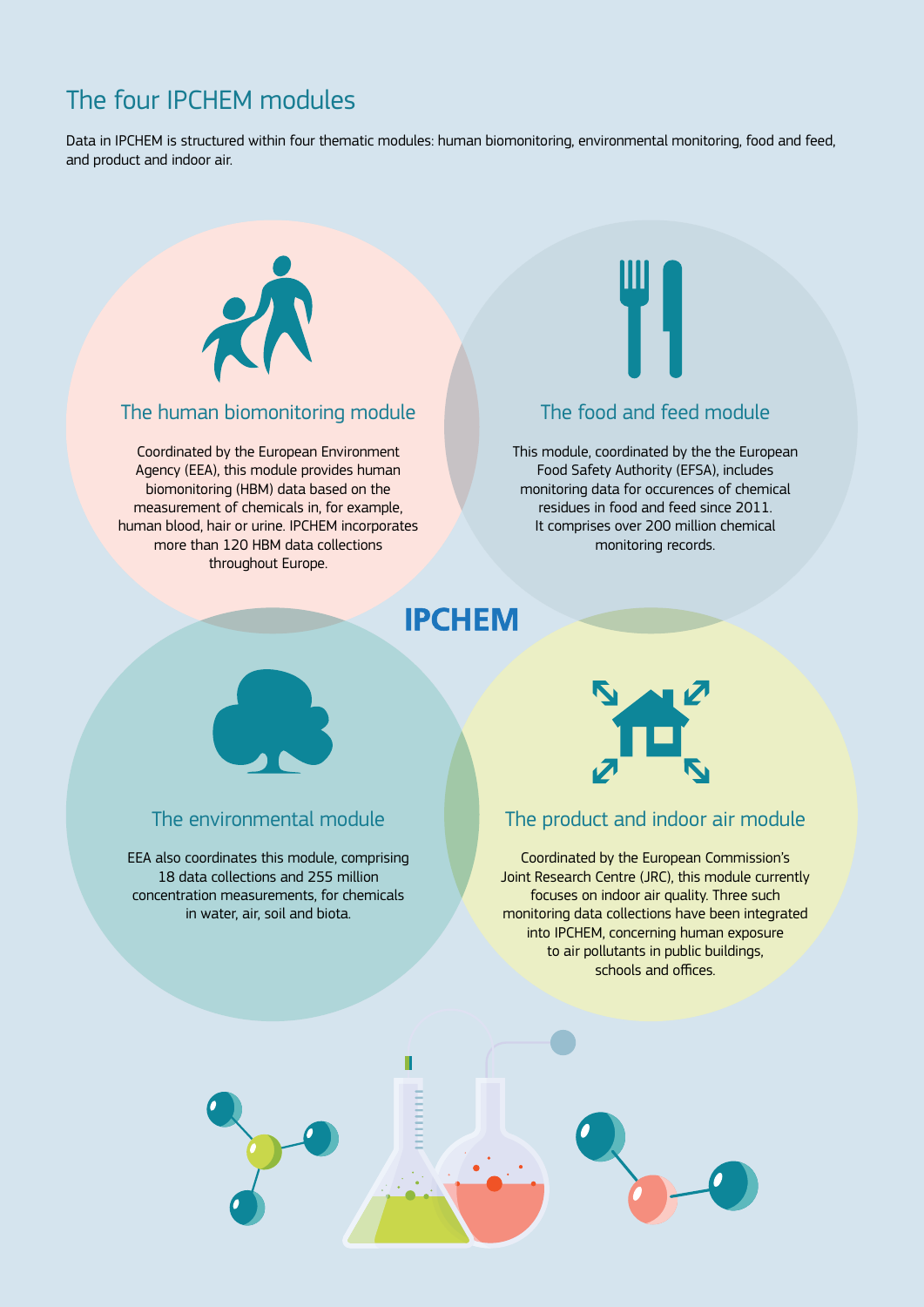# What IPCHEM can do for you:

 $\ddot{\cdot}$ 



Faster retrieval of chemical : monitoring data from different sources using one reference gateway.



Data are quality-checked and comparable.

Monitoring data enable the evaluation of the effectiveness of chemicals policy.



Support for planning of future monitoring campaigns at EU or Member State level.

# The players

IPCHEM is a unique information platform that promotes collaboration between researchers and policy makers, local, regional and national bodies, EU institutions and agencies.

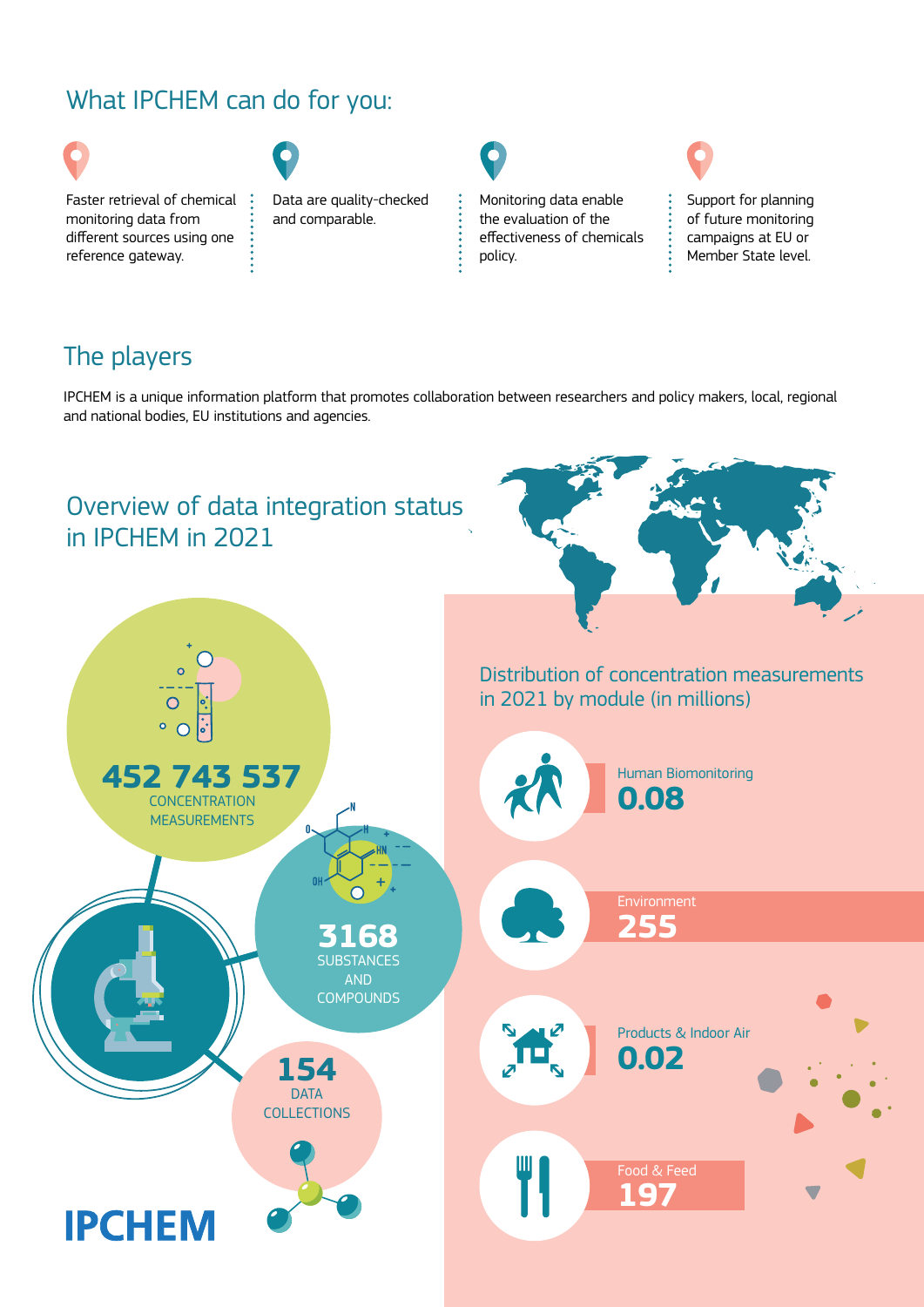## IPCHEM and data quality

IPCHEM integrates chemical monitoring data from diverse sources, of different spatial and temporal detail. However, for regulatory purposes and other uses, these data need to be of a known and defined quality. IPCHEM addresses this need for a standardised assessment of data quality.

> Data collections are integrated in close collaboration with the data providers. The Quality Check rules are embedded in the ETL (Extract, Transform and Load) data-harmonisation process. This has proven capable of detecting hidden quality control issues, enabling data providers to take corrective action.



## How to use IPCHEM

IPCHEM can be used to search and compare chemical monitoring data across various media (water, soil, air, food and feed, biota, human body, waste, consumer products). It offers two ways of searching data: i) by chemical, medium and country; and (ii) multi-chemical by location.

#### **Searching for chemical occurrence in specific media and/or countries**

Starting with a chemical name or CAS-number, the search can include all data collections in all modules, or focus on a specific module, medium or country. IPCHEM lists data collections matching the defined search terms.

#### **Searching for chemical occurrence in a specific location**

The "IPCHEM Advanced Viewer" allows users to search by geographical area, either a city or an area within a defined radius. Data in this location can be filtered by chemical, module, medium and data collection.

### Join the IPCHEM community…

#### …as a data provider

IPCHEM integrates data from different sources, such as national authorities, national or international monitoring programmes and research consortia. If you would like your data to have more impact, and support policy making, then look at the IPCHEM webpage "How to be part of IPCHEM" or get in touch with the IPCHEM team: [jrc-ipchem-support@ec.europa.eu](mailto:jrc-ipchem-support%40ec.europa.eu?subject=)

#### …as a data user

Chemical occurrence data in IPCHEM can be used to address a wide range of research and policy questions relating to the environment, health and chemicals. Data can support regulatory risk assessments, be used to check compliance with legal limits and target interventions, support the development of risk and impact indicators, evaluate the effectiveness of policy measures, or be used to analyse and evaluate model predictions.